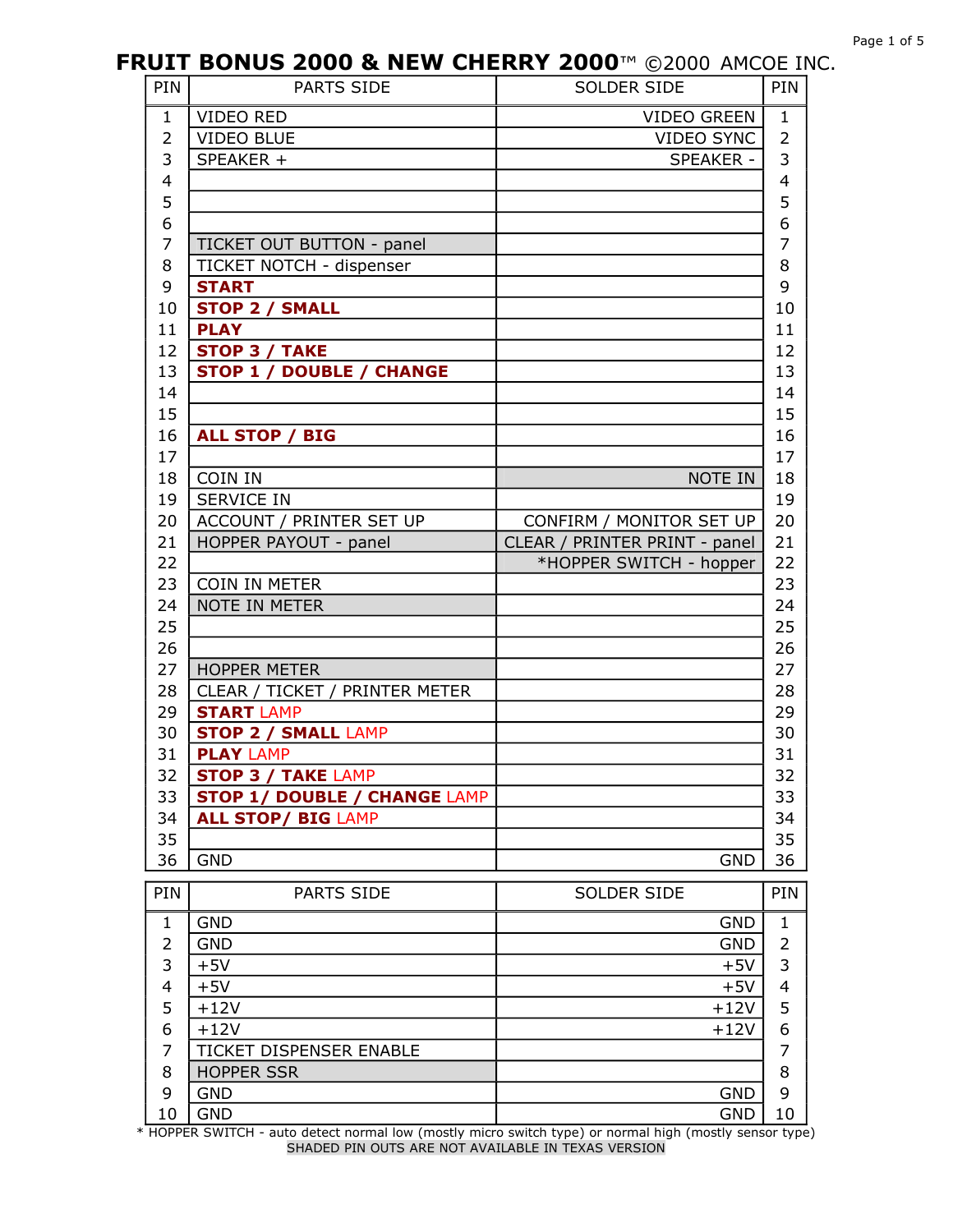

### **New S2000 board**

The new S2000 board is a powerful platform designed to give sophisticated performance, special visual effects, finer resolutions, communication capabilities, and to make it a more cost effective investment.

There are 3 communication ports on the board. The RS232C is primarily used to drive printer to print tickets without any interface. It can also be used to download / upload data and instructions from / to PC. The other 2 communication ports (CN1 and CN2) are mainly for linking with other S2000 boards (and to central console with modem, if required). Application such as linking progressive bonus of all the machines together to display on screen in real time can be done efficiently. (SEE MANUAL OF LINKING)

To drive a printer to print ticket, simply connect with a 25 pin one-to-one cable to the serial port of the printer. Printer ticket set up can be done on screen (or download from PC - SEE MANUAL OF PC DOWNLOAD). Go to Account Screen and follow instructions. The following printer settings have to be adjusted on the printer: BAUD RATE =  $9600$ , WORD LENGTH = 8 BITS, PARITY = NO.



## MONITOR ADJUSTMENT

The resolutions of S2000 are 33.3% more than that of New Cherry '96. Sync, V-size, Vpos, H-pos,...etc. may have to be adjusted. After reset or existing Confirm Screen, a test screen (as left) will come up.

1/ Dip SW 5  $#$  1 - "OFF" Korean made (most USA brands) monitor; "ON" Taiwanese made.

2/ Adjust Sync to get a stable picture.

3/ Adjust V-size, V-pos, H-size, and H-pos such that all 4 white corner brackets (rightangle shape) can be seen and are a little bit away from the curving edges of monitor.

4/ Adjust color purity. Most monitors may look fine without further adjusting colors, but a re-adjustment will make sure true color representations, not only for the S2000 board but for all other games.

There are 4 color bands, a gray & white card, and 4 white corner brackets. The 4 color bands are (pure) red, green, blue, and white. Turn brightness on until background is no longer "black" and turn RGB to the lowest. Turn G up until flare comes out (like a shadow going outside the edge) on white; then, reduce gradually until the flare "just" disappears. Do the same thing with R and B one by one. Lastly, reduce brightness until background is "black".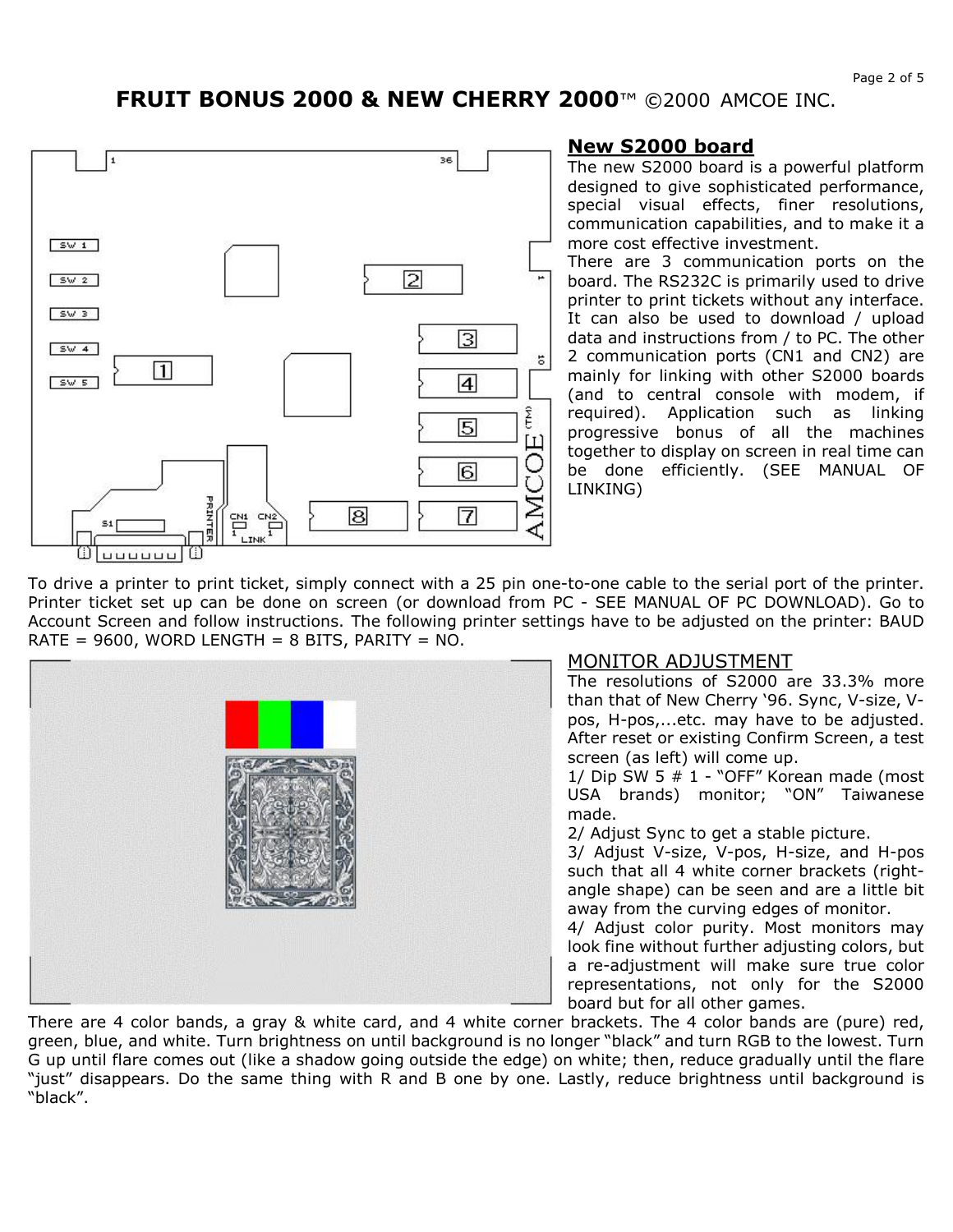Page 3 of 5

## **FRUIT BONUS 2000 & NEW CHERRY 2000**™ ©2000 AMCOE INC.

| DIP SW 5                                    |                         |                  | 1                                           | 2          | 3          | 4          | 5          | 6          | $\overline{7}$ | 8          |
|---------------------------------------------|-------------------------|------------------|---------------------------------------------|------------|------------|------------|------------|------------|----------------|------------|
| MONITOR TYPE                                | <b>KOREAN MADE</b>      |                  | for most monitors used in USA<br><b>OFF</b> |            |            |            |            |            |                |            |
|                                             | <b>TAIWANESE MADE</b>   |                  | ON                                          |            |            |            |            |            |                |            |
|                                             | <b>NO LINK</b>          |                  |                                             | <b>OFF</b> | <b>OFF</b> | <b>OFF</b> | <b>OFF</b> |            |                |            |
|                                             | UNIT <sub>1</sub>       |                  |                                             | <b>ON</b>  | <b>OFF</b> | <b>OFF</b> | <b>OFF</b> |            |                |            |
|                                             | UNIT <sub>2</sub>       |                  |                                             | <b>OFF</b> | <b>ON</b>  | <b>OFF</b> | <b>OFF</b> |            |                |            |
|                                             | UNIT <sub>3</sub>       |                  |                                             | <b>ON</b>  | <b>ON</b>  | <b>OFF</b> | <b>OFF</b> |            |                |            |
|                                             | UNIT <sub>4</sub>       |                  |                                             | <b>OFF</b> | <b>OFF</b> | ON         | <b>OFF</b> |            |                |            |
|                                             | UNIT <sub>5</sub>       |                  |                                             | <b>ON</b>  | <b>OFF</b> | <b>ON</b>  | <b>OFF</b> |            |                |            |
| UNIT ID SETUP FOR<br>PROGRESSIVE LINK BONUS | UNIT <sub>6</sub>       |                  |                                             | <b>OFF</b> | <b>ON</b>  | ON         | <b>OFF</b> |            |                |            |
| (Control board and link cables              | UNIT <sub>7</sub>       |                  |                                             | ON         | ON         | ON         | <b>OFF</b> |            |                |            |
| required. Program must be Link              | UNIT <sub>8</sub>       |                  |                                             | <b>OFF</b> | <b>OFF</b> | <b>OFF</b> | ON         |            |                |            |
| Version.)                                   | UNIT <sub>9</sub>       |                  |                                             | ON         | <b>OFF</b> | OFF        | ON         |            |                |            |
|                                             | <b>UNIT 10</b>          |                  |                                             | <b>OFF</b> | ON         | <b>OFF</b> | ON         |            |                |            |
|                                             | <b>UNIT 11</b>          |                  |                                             | ON         | ON         | <b>OFF</b> | ON         |            |                |            |
|                                             | <b>UNIT 12</b>          |                  |                                             | <b>OFF</b> | <b>OFF</b> | ON         | <b>ON</b>  |            |                |            |
|                                             | <b>UNIT 13</b>          |                  |                                             | <b>ON</b>  | <b>OFF</b> | <b>ON</b>  | ON         |            |                |            |
|                                             | <b>UNIT 14</b>          |                  |                                             | <b>OFF</b> | ON         | ON         | ON         |            |                |            |
|                                             | <b>UNIT 15</b>          |                  |                                             | <b>ON</b>  | ON         | ON         | ON         |            |                |            |
|                                             | Regular                 | Texas            |                                             |            |            |            |            |            |                |            |
|                                             | $Coin=1$ , $Clear=1$    | Coin=5, Clear=50 |                                             |            |            |            |            | <b>OFF</b> | <b>OFF</b>     |            |
| <b>RESET DEFAULT</b>                        | Coin=5, Clear Unit=20   |                  |                                             |            |            |            |            | <b>ON</b>  | <b>OFF</b>     |            |
|                                             | Coin=5, Clear Unit=100  |                  |                                             |            |            |            |            | <b>OFF</b> | <b>ON</b>      |            |
|                                             | Coin=25, Clear Unit=100 |                  |                                             |            |            |            |            | <b>ON</b>  | ON             |            |
| NO USE                                      | <b>MUST BE</b>          |                  |                                             |            |            |            |            |            |                | <b>OFF</b> |

All selections are made on screen or by PC DOWNLOAD except those listed in Dip SW 5.

Please go to Confirm Screen and following on screen instructions to adjust available selections. Different versions may have different available selections and selectable ranges. Whenever the S2000 board is reset by toggle switch, default settings will be loaded. Check Confirm Screen and make necessary adjustment to suit your operation.

Selections which can be adjusted on screen (**NOT** for all versions) are as follow:

**LEVEL OF DIFFICULTY**: Default is Level 6.

**COIN IN TO POINT**: It relates to 36 pin edge connector part side 18. 1 pulse in = ? (Only 5 and 25 in Texas Version. See Page 4.)

**NOTE IN TO POINT**: It relates to 36 pin edge connector solder side 18. 1 pulse in = ?

**COIN IN LIMIT**: Set the COIN IN limit.

**MIN PLAY TO START:** Min point(s) required to start to play a game.

**MIN PLAY FOR BONUS**: Min points required in order to get bonus features.

**MAX PLAY**: Max points which can be played in a game.

**BONUS BASE**: The base point of progressive bonus.

**BONUS MAX:** The max point of progressive bonus.

**BONUS ACCUMULATE:** Whether progressive bonus is in fixed mode or progressive mode.

**CLEAR / TICKET UNIT**: It relates to 36 pin edge connector part side 28. Each pulse out = ? Point(s).

**TICKET OUT MODE**: It relates to above and requlates max ? pulse(s) out each game. Continuous = no limit.

**USE SCORE**: If yes, "SCORE" will appear on screen. All points won will be collected to "SCORE". Default = NO.

**SCORE OUT**: Manual (default) or Auto.

**TICKET OUT**: It can be Printer Direct\*, Ticket Dispenser Direct Drive (TDDD), or Interface.

**SHOW ACCOUNT**: If no, there is no account information on Account Screen.

**SHOW LAST WIN/SCORE:** Show the total points won in previous game or procedure (if during bonus features).

**WITHOUT ODDS TABLE**: Show odds table on screen or not. YES = do not show; NO = show.

**LIMIT SCORE PER GAME**: Limit SCORE per game play to 10xplay or an equivalent of \$5 whichever is less. Recommend to use TX Version instead.

**PLAY REMAIN SCORE**: Only when "SCORE" appears on screen. Play directly from "SCORE" when no point in POINT column.

**COUNT GAME**: This is an advanced count game feature counting eligible pulses out based on TICKET OUT MODE.

**SKILL SPIN**: A non-stop spinning condition and manual stop is mandatory.

**DOUBLE GAME**: Choose to have it or not.

**STATE**: (for TX version only) Texas, Arkansas, Iowa.

**GAME TYPE**: (1) Playing both FB2000 and CH2000. Player selects at will. (2) Playing FB2000 only. (3) Playing CH2000 only.

**PRINTER TYPE**: Use one central printer via Link Control Unit (VIA LINK) or individual printer installed in machine (USE SELF).

**PRINTER COMMAND**: CBM1 (Citizen) (default), ESC/POS (Epson), STAR emulation, Ithaca 70.

**USE PASSWORD**: NO (default), Service Only, Adjust Only, Service and Adjust.

**REEL SPEED**: NORMAL OR SLOW.

**HOPPER UNIT USE**: Use COIN IN or CLEAR / TICKET UNIT as reference.

\* When using Printer Direct, please go to Account Screen then Printer Ticket Set Up. Remember to do Printer Ticket Set Up again after reset of board!

IMPORTANT: In order to be able to change selections, you must enter a valid password first. Otherwise, you can only view current selections. Obtain your Access Password from your supplier.

SHADED ADJUSTMENT SELECTIONS ARE NOT AVAILABLE IN TEXAS VERSION.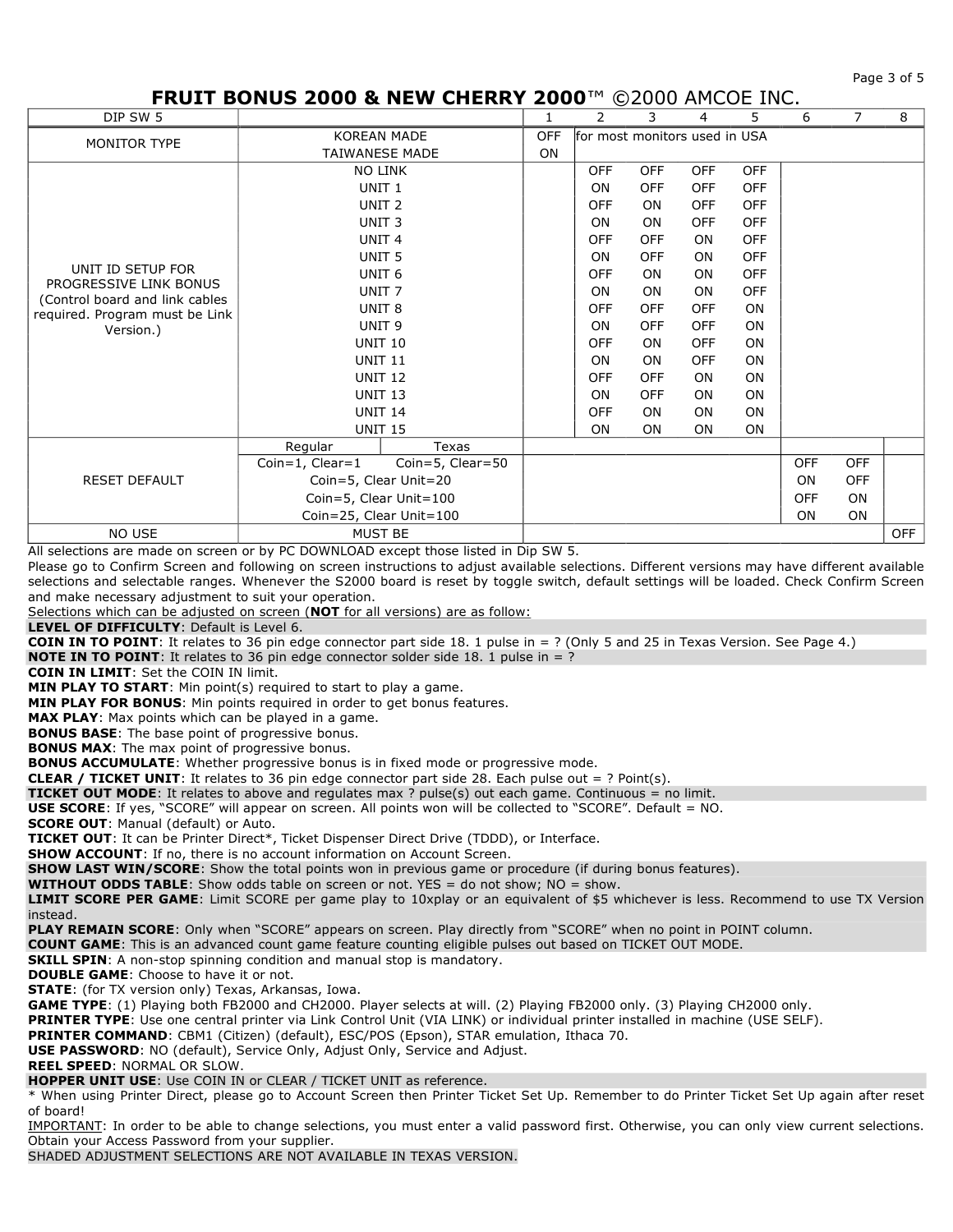

| Model S2000 | PRINTER PORT & | OFF   OFF   ON   OFF   OFF   ON   OFF |           |        |                 |                      | <b>OFF</b> |
|-------------|----------------|---------------------------------------|-----------|--------|-----------------|----------------------|------------|
| Model       | PC DOWNLOAD    | OFF I                                 | <b>ON</b> | LOFF L | $\overline{ON}$ | <b>OFF LOFF LOFF</b> | $\cap$ FF  |

\*PRINTER: BAUD RATE = 9600, WORD LENGTH = 8 BITS, PARITY = NO.

(Dip SW settings of Citizen iDP3540/3541 = DS1 # 1,8 ON; DS2 # 2,5,6,7 ON)

(The alarm light of 3550/3551 has to be ON all the time in order to print. With above settings and program version  $2.0 \sim$ , 3540/3541/3550/3551 alarm light can be ON all the time)

In Printer Ticket Set Up, there are 3 entries which need to be done carefully. (Others are mainly text messages.)

*POINT VALUE*: It is the \$ value of each point. Immediately after reset, program will detect coin in setting and use the following COIN MODE table to assign the \$ value of each point. It can be changed If not using LIMIT SCORE.

*TICKET LIMIT*: Default is \$00.00, meaning no limit. The maximum \$ value of a single ticket can be limited from \$1 to \$99. (CAUTION: do not set TICKET LIMIT-except \$00.00-less than POINT VALUE.)

**PRINT \$ OR POINT ON TICKET:** Select between DOLLAR or POINTS (default).

#### **Adjust Ticket Setting and Game Setting by PC DOWNLOAD**

S2000 PC DOWNLOAD PROGRAM is distributed FREE. It runs on PC with Windows 95/98. You may obtain a free copy on a 3.5" disk or by downloading it from the internet\*. A HELP file will come up the first time you use it after installation. You will find all necessary information on how to adjust BOTH Ticket Setting and Game Setting of your board by PC. PC Download Program will be especially useful in printer ticket set up. Typing name, address, machine number....etc. will be much faster on a computer than through on screen input. On your S2000 board, go to Account Screen and press <DOUBLE> to go to PC download mode. Also, remember to set Dip SW S1 (near RS232C port) of your board to PC download mode during PC download. Press <TAKE> to exit PC download mode.

\* http://www.amcoe.com

| COIN MODE       | COIN IN SETTING |            | BILL ACCEPTOR SELECTION        | $$1 = ?$ POINTS | LIMIT SCORE          |  |
|-----------------|-----------------|------------|--------------------------------|-----------------|----------------------|--|
|                 |                 |            | $$1 = 1$ PULSE $$1 = 4$ PULSES |                 | $MAX$ \$5 = ? POINTS |  |
| $$1 = 1$ PT.    |                 | <b>YES</b> |                                |                 | DO NOT USE           |  |
| $$0.50 = 1$ PT. |                 | <b>YES</b> |                                |                 | 10                   |  |
| $$0.25 = 1$ PT. |                 |            | <b>YES</b>                     | 4               | 20                   |  |
|                 | 4               | <b>YES</b> |                                |                 |                      |  |
| $$0.10 = 1$ PT. | 10              | <b>YES</b> |                                | 10              | 50                   |  |
| $$0.05 = 1$ PT. |                 |            | <b>YES</b>                     | 20              | 100                  |  |
|                 | 20              | <b>YES</b> |                                |                 |                      |  |
| $$0.01 = 1$ PT. | 25              |            | <b>YES</b>                     | 100             | 500                  |  |
|                 | 100             | <b>YES</b> |                                |                 |                      |  |

### Ticket Dispenser Connection Diagram

DL-1275 (verify pinouts on manual of ticket dispenser) TICKET NOTCH



### Hopper Connection Diagram

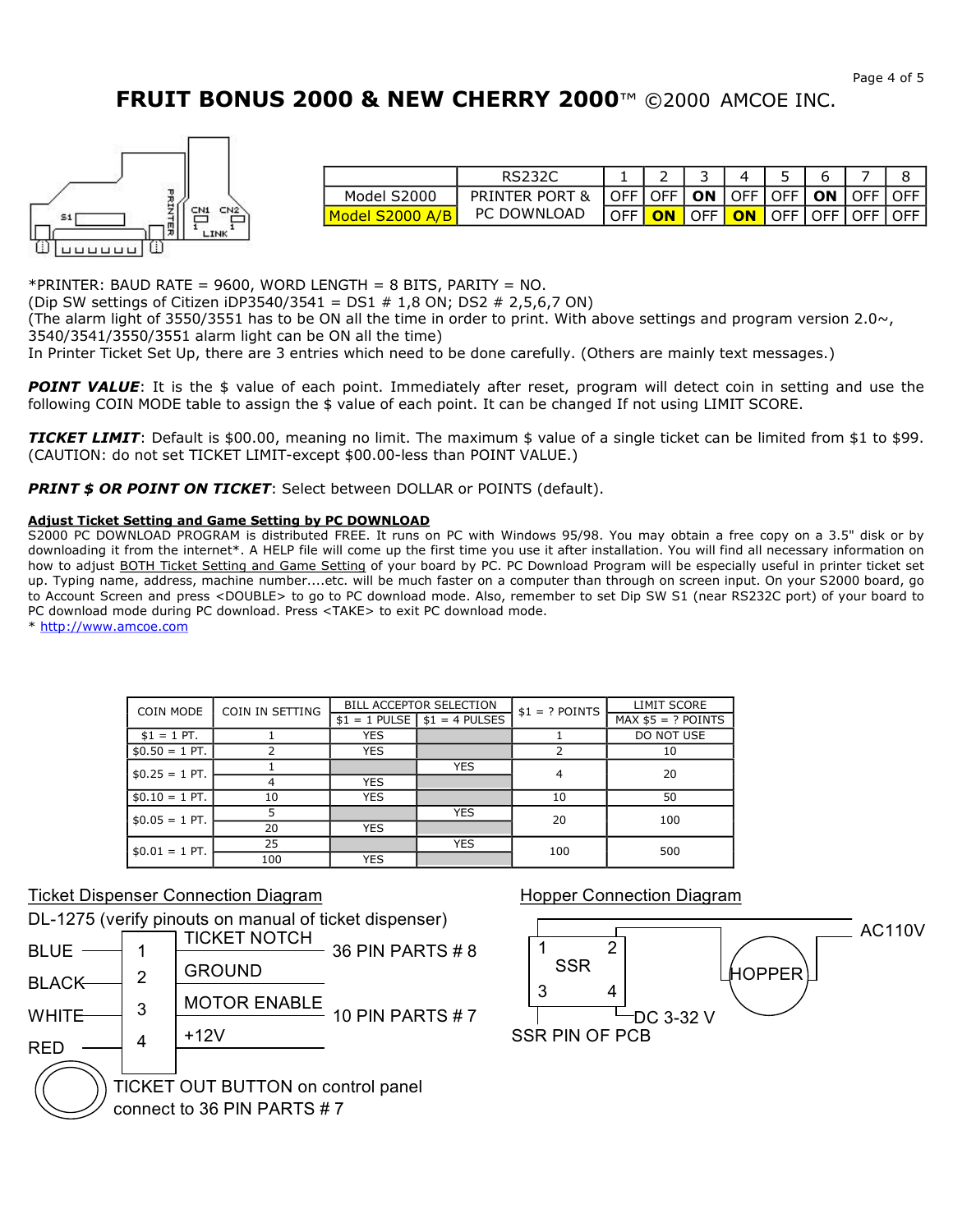### **Two games in one**

Player has the option to play whichever game he wants, just stick to the one he likes or playing alternatively. Default setting is both games available to player; but, you can also adjust to either one game only. From testing, playing both games alternatively is far more exciting and interesting than just one game. Besides, you don't have to worry which one to keep more than another.

### **New Treasure Bonus**

While both games maintain all the features of '96 Special Edition, a new bonus feature, Treasure Bonus, is added. Each Treasure Box (in Main Game of CH2000, in Main Game and Win Double Game of FB2000) will give one Treasure Wheel spin. The circular Treasure Wheel is divided into 8 sectors. Opposite sectors have same type of odds. Odds =  $x5$ ,  $x10$ ,  $x15$ , and x30 (of Total Play). When the wheel rests, whichever sector the pointer points at is the winning odds. Player can stop the wheel manually as well.

## **Link Bonus**

You can link up to 15 units of FB2000 & CH2000 (and other S2000 series games) together to create a big progressive bonus. A control unit and link cables are required. For detail, please read manual of Linking. Basically, it is very simple, convenient, and cost effective. All mixed Bar is reserved as Link Bonus. Link Bonus Point will appear on screen of each unit in real time. The adjustment of the base, max, and rate of Link Bonus is done in the control unit.